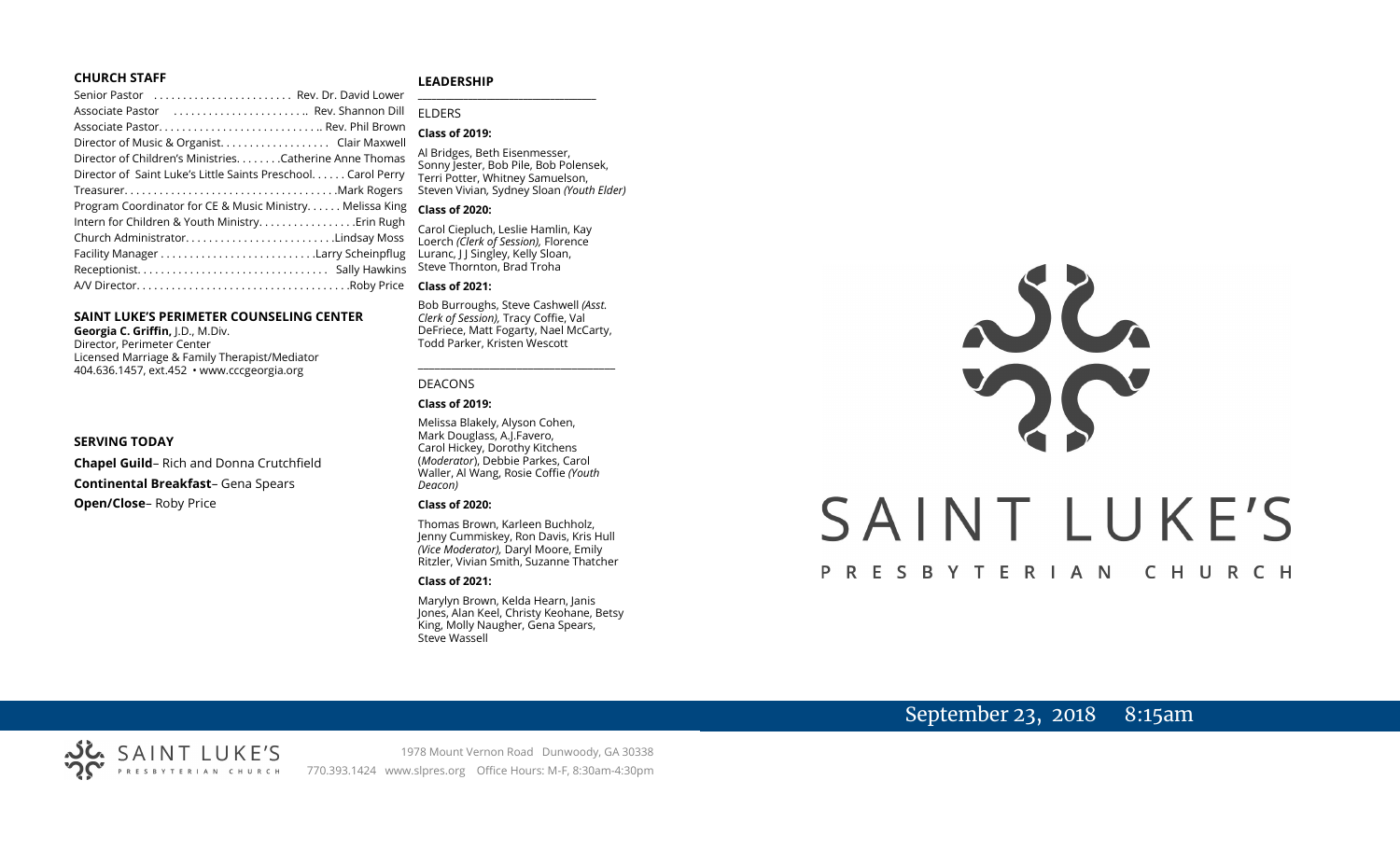

1978 Mount Vernon Road • Dunwoody, Georgia 30338 770.393.1424 • www.slpres.org

## **September 23, 2018**

Eighteenth Sunday after Pentecost

#### **Liturgical Color:** Green

*Liturgical colors can orient us to the season of the church year and help to engage the sense of sight in worship. Green is used for all other time periods (called Ordinary Time) not marked by a specific festival or season.*

#### **SUNDAY SCHEDULE**

8:15am Chapel Communion Service 9:15am Sunday School 10:30am Sanctuary Worship Service *Nursery available at all services and Sunday School.* 

#### MISSION

Responding to God's call and empowered by the Holy Spirit, we invite all to join us in knowing, serving, and sharing Jesus Christ here and around the world.

## VISION

To be a beacon of faith, hope, and love– every member an active disciple in Christ's ministry.

#### **WELCOME, GUESTS!**  We are delighted you are worshipping with us.

**DURING** the Welcome, please print the requested information on the Friendship Pad and pass the Friendship Pad down the pew.

**AFTER** the worship service, please join us outside the Chapel where our Pastors will be available to answer questions and provide you with a loaf of freshly-baked bread.

# **FOR MORE** information about our

programs, ministries or membership, please contact one of our Pastors at 770.393.1424, or visit our website: slpres.org.

## **THAT ALL MAY WORSHIP**

**ASSISTIVE** hearing devices, large print hymnals, large print bulletins and back cushions are available. Please contact an usher for further assistance.  $\square$ 

**CHILDREN** are a precious part of our church family, and we welcome them in worship. Worship notebooks and tactile activities are available on the table just outside the Chapel doors. For your convenience, there is a Family Restroom located in the administrative office's hallway, on the first floor, near the main lobby.

**HAVE YOU LOGGED ON TO REALM?** — We

have a new database and we need you to log in! Why? So we have your most up-to-date information! You can access realm at: [https://onrealm.org,](https://onrealm.org) or by going to the member login tab at the top of our website. If you are a previous user of the former system you should be able to log in using the same credentials as before: your primary email account and your password. (Some previous passwords may not have the correct amount of digits and may need to be reset.) If you don't remember your password you can use the password reset function that is present on the login screen. If you have difficulty or if you are a  $1<sup>st</sup>$  time user of our online services then send an email to [realm@slpres.org](mailto:realm@slpres.org) and someone will respond and help you.

#### **OWLS LUNCHEON ON SEPTEMBER 25** —

Whooo are the owls, you ask? We're a group of Older, Wiser, Loving seniors, many of who you see in Church each Sunday, and participating in many activities around the Church. Join us for our monthly luncheons, Christmas open house, programs, and end-of-year picnic. Hope to see some new faces and former members on Tuesday, September 25 at 11:30 am in the Great Hall. It's \$6 pp and first timers are FREE! If you have any questions, please contact Nancy Self at nself@comcast.net.

#### **SAINT LUKE'S UPCOMING EVENTS MARK YOUR CALENDAR**

- Tuesday, September 25—SLLS Family Fun Night
- Sunday, October 14 Blessing of the Pets, Pernoshal Park
- Sunday, October 28 Trunk-N-Treat
- Sunday, November 11 Celebrate the Arts, Family Promise Benefit Concert
- Sunday, November 18 City of Dunwoody, Electronics Recycling Event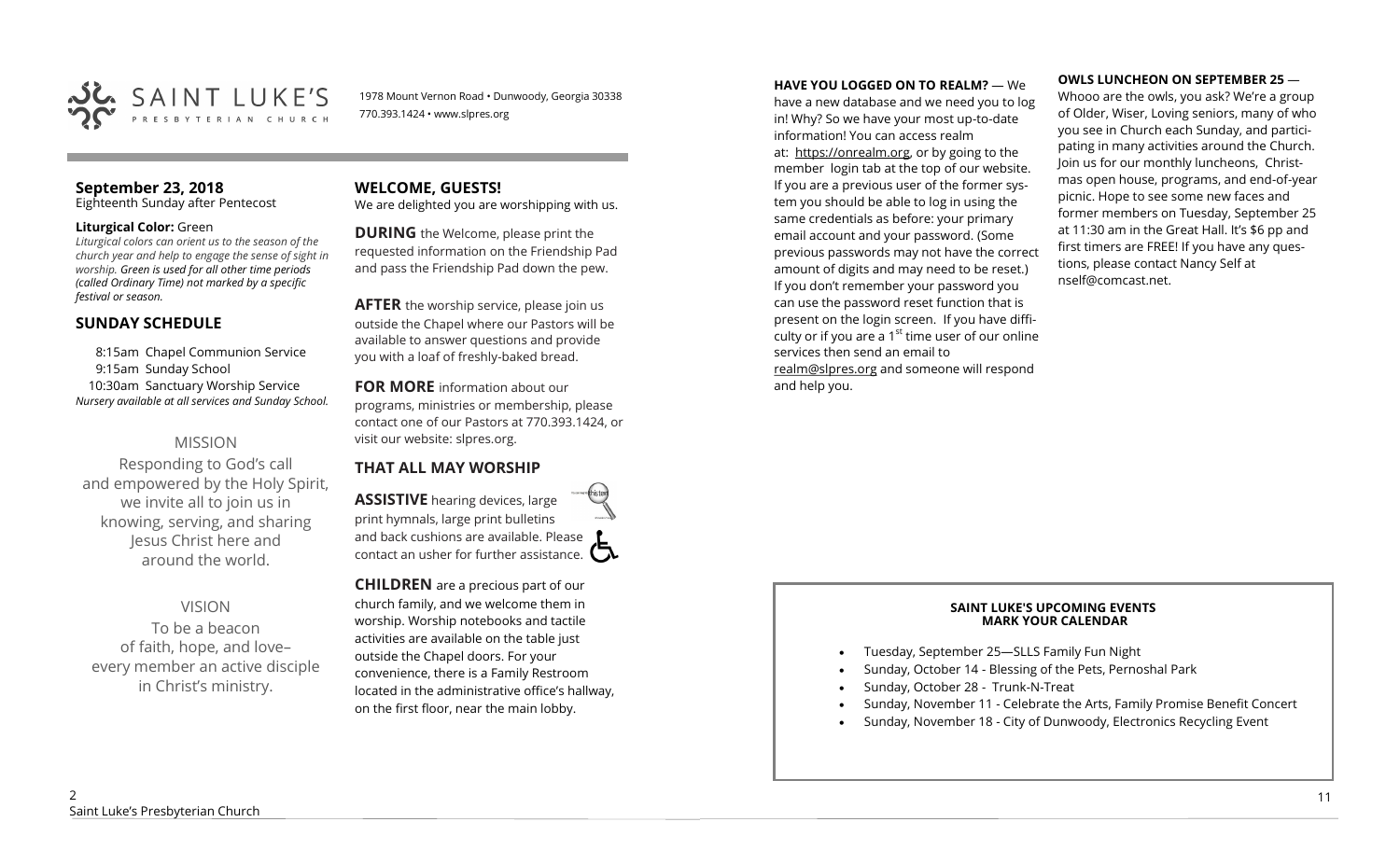# ADULT MINISTRY

**Shannon Dill shannondill@slpres.org / 770.393.1424 ext. 229** 

#### **ADULT SUNDAY SCHOOL**

Individual classes have begun. Please see the website for a full description of each class. (http://slpres.org/program-ministries/adult-ministry/sunday-school)

 $\_$  ,  $\_$  ,  $\_$  ,  $\_$  ,  $\_$  ,  $\_$  ,  $\_$  ,  $\_$  ,  $\_$  ,  $\_$  ,  $\_$  ,  $\_$  ,  $\_$  ,  $\_$  ,  $\_$  ,  $\_$  ,  $\_$  ,  $\_$  ,  $\_$ 

Faith Foundations: Room 232 House to House: Room 203 Seasons of the Spirit: Room 231/233 Soul Food: Room 234/236

#### **FRIDAY MORNING MEN'S BIBLE STUDY**

Fellowship and Bible study every Friday from 6:40-8am in the Parlor with Dan Joyce.

#### **BIBLE STUDY: "WAYFARERS"**

Come join David, Shannon or Phil as this week's preacher leads a study of the scripture for the upcoming Sunday's worship. Meet on Wednesdays at 10am in the church library.

#### **#BETHEGOOD** *Living What We Believe*

Are you yearning to grow deeper in your faith so that your life might better reflect what you believe? Then "Be The Good" might be for you! This small group will:

- Meet monthly , September to May, on the 3rd Thursday of each month at 7:30pm
- Commit to participate in mission and worship, daily personal devotions and readings
- Seek to live your daily life in a way that reflects that there is good in the world and that God is calling us to be the good in whatever way we can.

Contact Shannon Dill to sign up or for more information!

# MUSIC MINISTRY

**Clair Maxwell clairmaxwell@slpres.org / 770.393.1424 ext. 227** 

\_\_\_\_\_\_\_\_\_\_\_\_\_\_\_\_\_\_\_\_\_\_\_\_\_\_\_\_\_\_\_\_\_\_\_\_\_\_\_\_\_\_\_\_\_\_\_\_\_\_\_\_\_\_\_\_\_\_\_\_\_\_\_\_\_\_\_\_\_\_\_\_\_\_\_\_\_\_\_\_\_\_\_\_\_\_\_\_

#### **THE CHOIR NEEDS YOU**

YOU should be in a choir this fall! Choirs are fun opportunities for: getting to know other church members, growing in your personal knowledge and faith, and enhancing your worship experience. Contact Clair about more information on one of our choirs.

#### **In Preparation for Worship**

"Faith, mighty faith, the promise sees, and looks to God alone; laughs at impossibilities. And cries it shall be done."



**Prelude** Prelude*arr. James Woodman*

#### **Welcome and Announcements**

*If you are new to Saint Luke's today, welcome, we are so glad you are here! We have a gift of fresh bread we would love to give to you as a token of our gratitude. Please introduce yourself after worship to receive your welcome gift.*

*Please take the time now to fill out the Friendship Pads situated at the end of each pew. Write down your names and pass the pad down the pew, so that you may greet your pew neighbors by name and that we may know you are here.*

#### **Call to Worship\***

Leader: Here, in this place, God welcomes all the dreamers, as well as the doubters.

**People: Here, the worriers and wanderers can call on God by name.**

Leader: Here, in this time, we can remember all the ways God has graced us.

**People: Here, in these moments, we are reminded that God is with us, always!**

#### **Opening Hymn #12\*** Immortal, Invisible, God Only Wise

#### **Call to Confession**

Leader: The Lord be with you. **People: And also with you.**  Leader: Let us pray.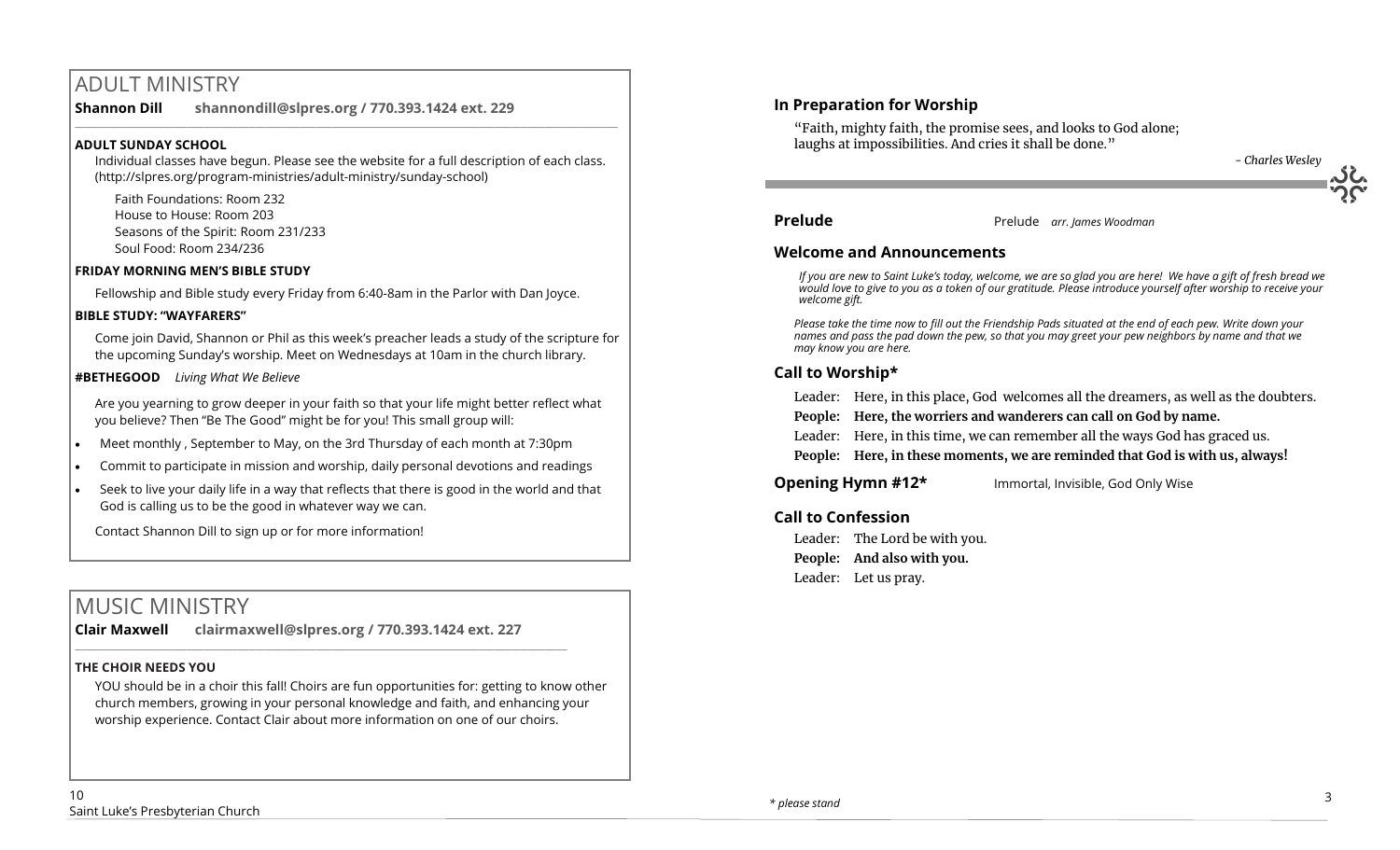#### **Prayer of Confession\***

**Have mercy on us, O God. We cannot take back what we have said, or undo what we have done. We cannot atone for the harm we have caused. We are haunted by the past, preoccupied with the present, and fearful of the future. Yet the faith You have planted in us reaches out for your favor, returns to your presence, and hungers for your mercy, through Jesus Christ, our Lord. Hear now the silent prayers on our hearts...** *(Silence is kept for personal reflection.)*

Leader: Lord, in your mercy. **People: Hear our prayer. Amen.**

#### **Assurance of Forgiveness\***

#### **Song of Praise #606\*** Praise God, from Whom All Blessings Flow

**Praise God from whom all blessings flow, praise God all creatures here below. Praise God above, ye heavenly host, praise Father, Son and Holy Ghost. Amen.**

#### **Passing the Peace of Christ\***

Leader: May the peace of Christ be with you. **People: And also with you.** 

#### **Prayer for Illumination**

**Scripture Reading** Genesis 32:22-30, *page 30 of the Old Testament* 

Leader: The Word of the Lord. **People: Thanks be to God.** 

#### **Tell Us Our Story Phil Brown and Story <b>Phil Brown**

*Children are always welcome to stay in worship. If preferred, parents may take their child(ren) to child care in Room 114.*

**Sermon** "Wrestling in Faith" David Lower

# YOUTH MINISTRY

**Phil Brown philbrown@slpres.org / 770.393.1424 ext. 238** 

#### **HERE'S WHAT'S COMING UP IN YOUTH MINISTRY:**

#### **SEPTEMBER 23**

- **Sunday School:** We will meet upstairs in the youth room at **9:15am**
- **Middle School:** We will meet at the church from **5-6:30pm**
- **High School:** We will meet at the Munn home (1315 Martina Dr, Dunwoody) from **7-8:30pm**

\_\_\_\_\_\_\_\_\_\_\_\_\_\_\_\_\_\_\_\_\_\_\_\_\_\_\_\_\_\_\_\_\_\_\_\_\_\_\_\_\_\_\_\_\_\_\_\_\_\_\_\_\_\_\_\_\_\_\_\_\_\_\_\_\_\_\_\_\_\_\_\_\_\_\_\_\_\_\_\_\_\_\_\_\_\_\_

#### **SEPTEMBER 30**

- **Sunday School:** We will meet in the lobby at **9:15am,** then head to breakfast
- **No Youth Group**

#### **HIGH SCHOOL RETREAT:**

We will head up to Mountain T.O.P. **September 28th- 30th** for a fun and refreshing weekend! **Parents:** we need drivers and would love to have you, let Phil know today if you'd like to come. If you're not registered and would like to go, register **ASAP** at

#### <http://tiny.cc/c8ykxy>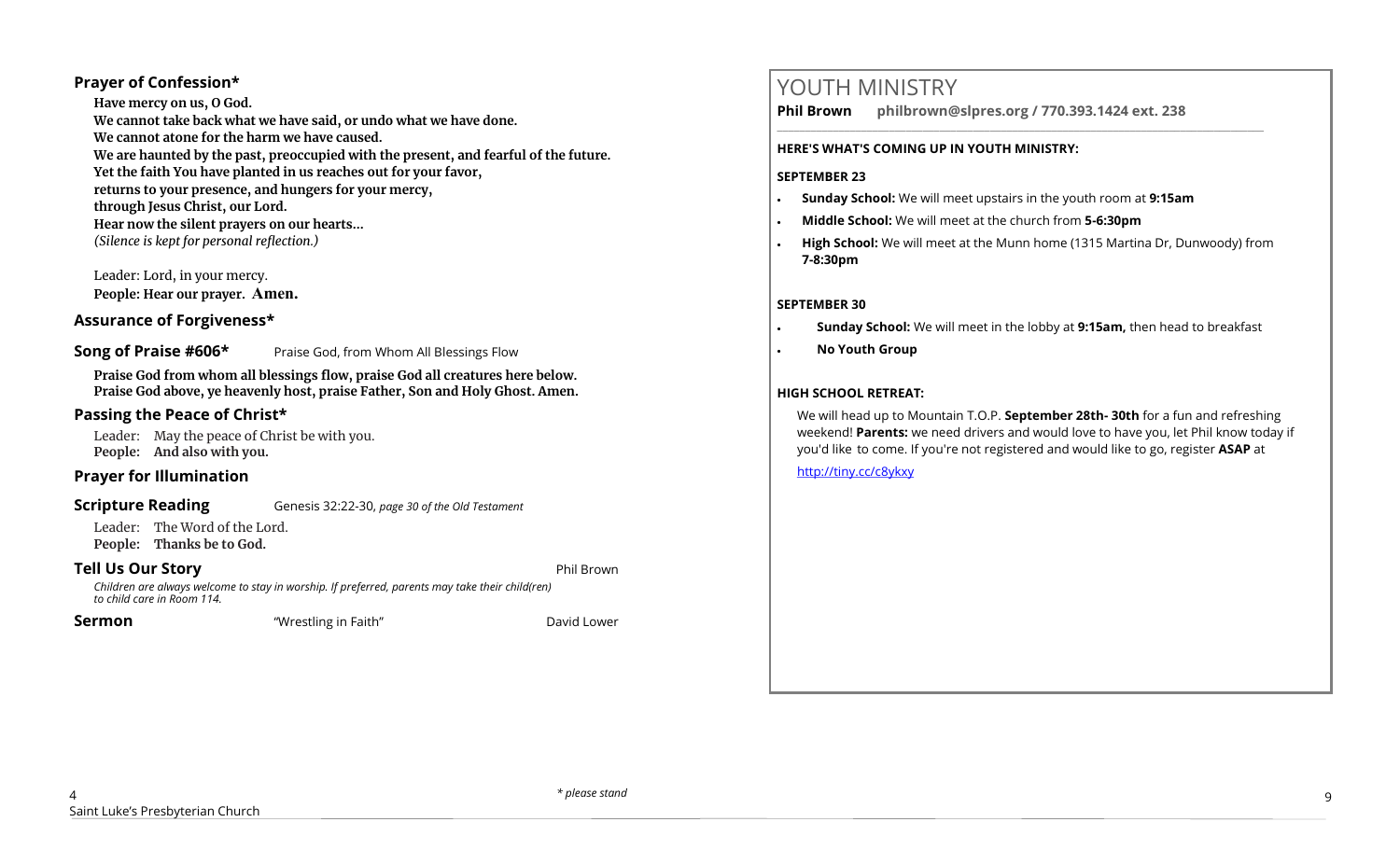# S P L A S H ! CHILDREN'S MINISTRIES

**Catherine Anne Thomas cathomas@slpres.org / 770.393.1424 ext. 228** 

#### **REGISTER YOUR CHILDREN ON REALM!**

Please let us know all the important information about each child in your family so we can better serve them with classes and events. Go to the slpres.org home page and look for the Children's Ministry post with details on how to register.

**\_\_\_\_\_\_\_\_\_\_\_\_\_\_\_\_\_\_\_\_\_\_\_\_\_\_\_\_\_\_\_\_\_\_\_\_\_\_\_\_\_\_\_\_\_\_\_\_\_\_\_\_\_\_\_\_\_\_\_\_\_\_\_\_\_\_\_\_\_\_\_\_\_\_\_\_\_\_\_\_\_\_\_\_\_\_\_\_\_\_\_\_\_\_\_\_\_\_\_\_\_\_\_\_\_\_** 

#### **BREAKFAST CLUB BEFORE SUNDAY SCHOOL!**

All first through fifth graders are invited to "ease in" to class time from 9:15 to 9:30am in the Sheppard Hall Loft. Come for eye-opening snacks, low-key activities, and conversation with friends and teachers!

#### **SACREMENT SUNDAYS BEGIN IN OCTOBER**

Beginning Sunday, October 7, on the first Sunday of each month our children ages PreK through  $3^{rd}$  grade are invited to join a worship workshop after Tell Us Our Story at 10:30 worship. We will focus on Communion in October, November, December, and January; and Baptism will be our topic in March, April, and May. We will learn the hows and the whys of these important sacraments through stories, games, and other activities. For more information, please contact [cathomas@slpres.org.](mailto:cathomas@slpres.org) 

#### **SAVE THE DATE: TRUNK–N-TREAT IS SUNDAY, OCTOBER 28!**

Trunk-n-Treat is Sunday, October 28! Here is the schedule of events:

4:30pm Carnival

5:30pm Candy Collecting

6pm Dinner in the Great Hall

#### **Affirmation of Faith\*** Apostles' Creed

**I believe in God, the Father Almighty, Maker of heaven and earth, and in Jesus Christ, his only Son, our Lord; who was conceived by the Holy Ghost, born of the Virgin Mary, suffered under Pontius Pilate; was crucified, dead, and buried; he descended into hell; the third day he rose again from the dead; he ascended into heaven, and sitteth on the right hand of God the Father Almighty; from thence he shall come to judge the quick and the dead. I believe in the Holy Ghost; the holy catholic Church; the communion of saints; the forgiveness of sins; the resurrection of the body; and the life everlasting. Amen.**

#### **Offering Invitation**

*Giving is a tangible sign of worship. If you give electronically, there is a blue, laminated, electronic giving card in the pew rack to place in the offering plate as it is passed.*

**Offertory** Variations *arr. James Woodman*

#### **Song of Thanksgiving**

**We give thee but thine own, whate'er the gift may be; All that we have is thine alone, a trust, O Lord, from thee.**

#### **Holy Communion**

*Communion will be served by intinction (dipping the bread into the cup). Everyone is invited to participate in the sacrament. The cup holds grape juice, not wine, during this service. A server with gluten-free wafers will be standing directly in front of the communion table for those who prefer this option. If you would prefer to be served where you are sitting, please raise your hand.*

**Prayer of Thanksgiving**